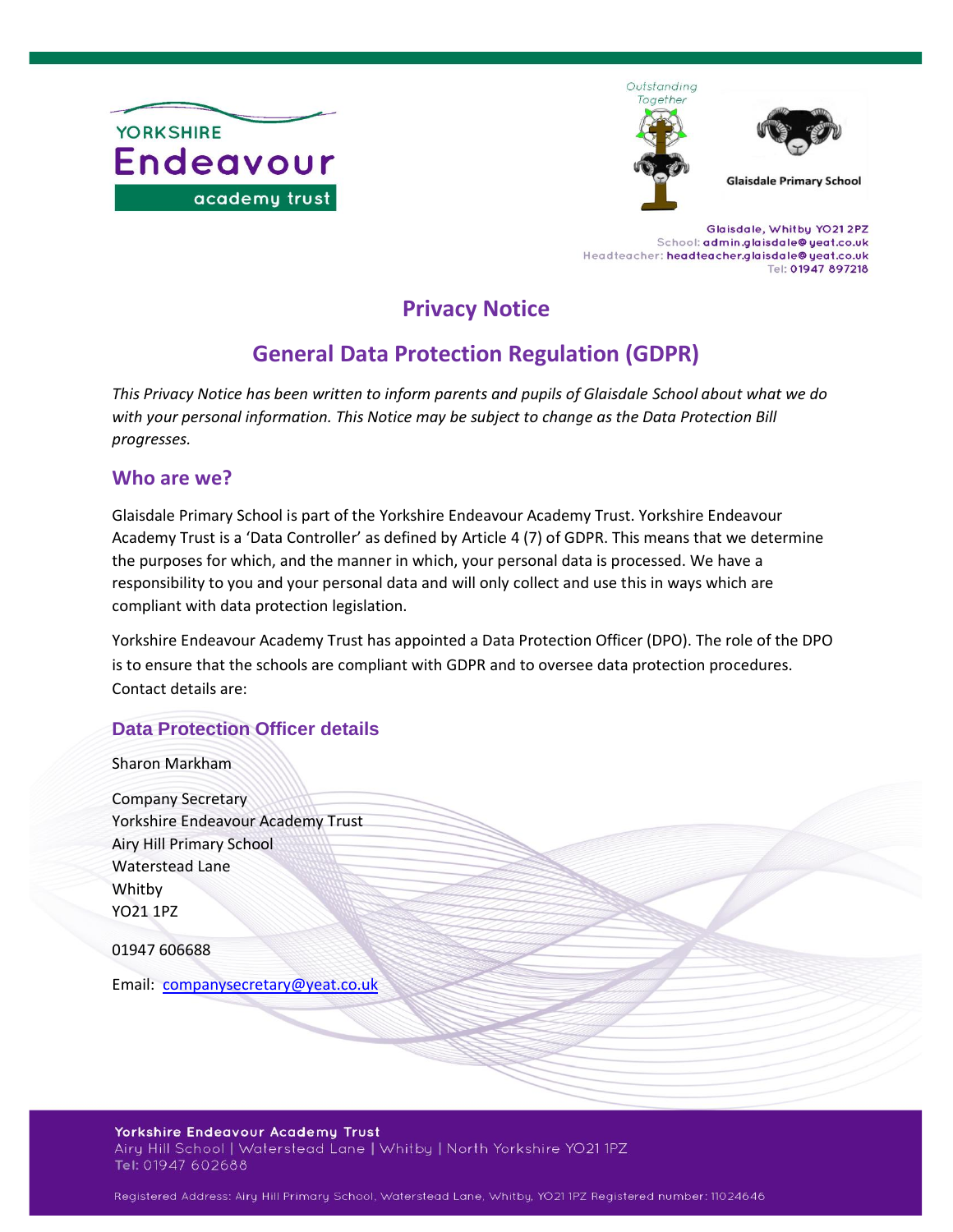# **What information do we collect?**

The categories of information that we collect, hold and share include the following:

- Personal information of pupils and their family members e.g. name, pupil number, DOB and address
- Educational attainment
- Free school meal eligibility
- Attendance information
- Assessment information
- Behavioural information
- Safeguarding information

We will also process certain 'special category' data about our pupils including:

- Relevant medical information- please note that where the pupil has a severe allergy or is thought to be at risk of needing emergency care for a medical issue then this will be shared with all the staff. We may do this in the form of photo identification in the staff room to ensure that all staff are aware of the issues should an emergency situation arise
- Special Educational Needs and Disabilities information
- Race, ethnicity and religion

#### **Why do we collect your personal data?**

We use the information we collect:

- to support pupil learning
- to monitor and report on pupil progress
- to provide appropriate pastoral care
- to assess the quality of our services

Any personal data that we process about our pupils and parents is done so in accordance with Article 6 and Article 9 of GDPR:

Our legal basis for processing your personal data, in line with Article 6(1)(c) include:

- Education Act 1944,1996, 2002
- Education and Adoption Act 2016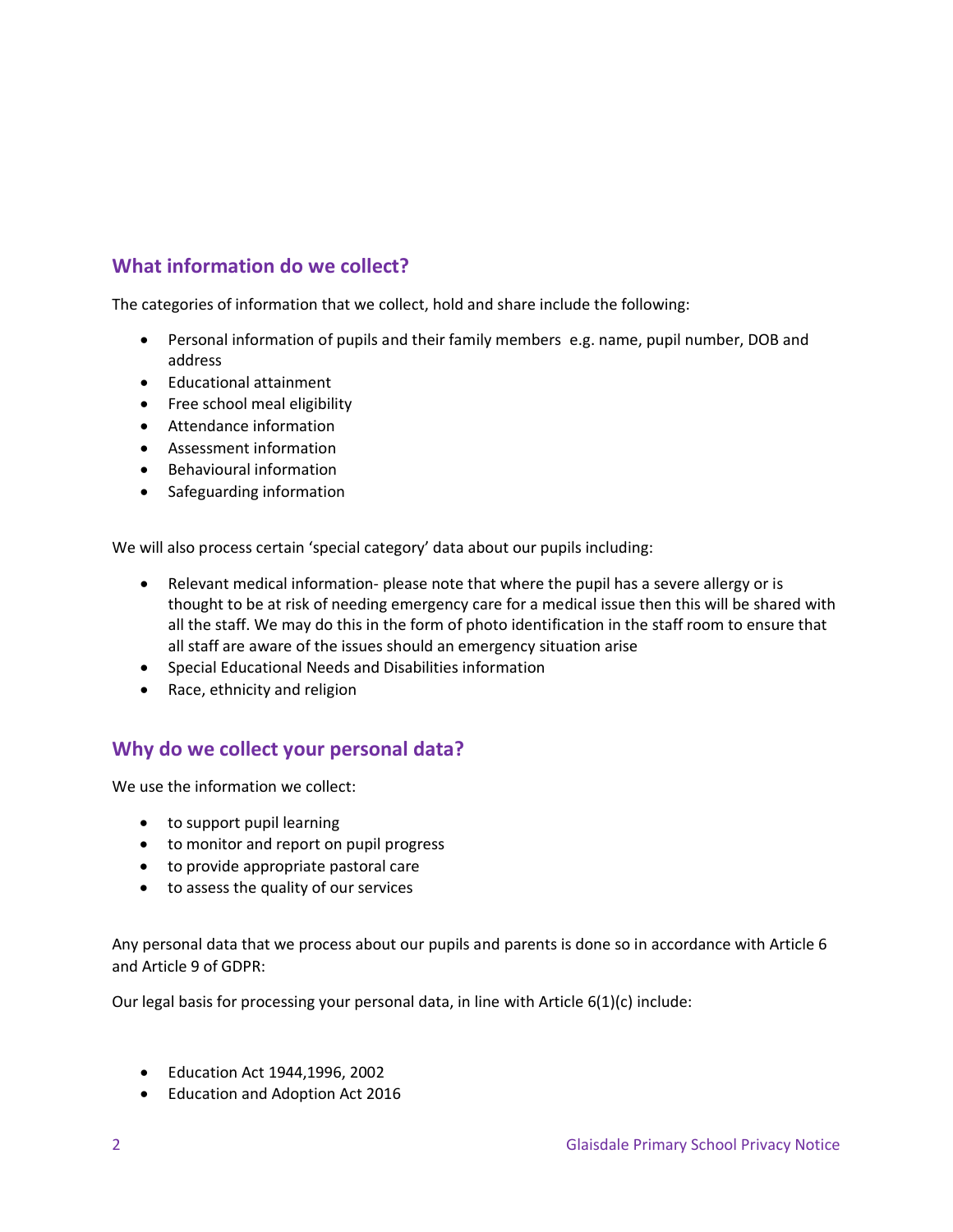- Education (Information About Individual Pupils)(England) Regulations 2013
- Education (Pupil Information) (England) Regulations 2005
- Education and Skills Act 2008
- Children Act 1989, 2004
- Children and Families Act 2014
- Equality Act 2010
- Education (Special Educational Needs) Regulations 2001

We also process information in accordance with Article 6(e) and Article 9(2)(g) as part of the official authority vested in us as Data Controller and for reasons of substantial public interest. Such processing, which is not mandatory but is considered to be in our pupils' interests, include:

- School trips
- Extra curricular activities

Whilst the majority of pupil information you provide to us is mandatory, some of it is provided to us on a voluntary basis. When we do process this additional information we will ensure that we ask for your consent to process this.

## **Who do we obtain your information from?**

Much of the information we process will be obtained directly from you (pupils and parents). We will also process information received from:

- Department for Education (DfE)
- North Yorkshire County Council as Local Education Authority
- Previous schools attended

#### **Who do we share your personal data with?**

We routinely share pupil information with:

- schools that the pupils attend after leaving us
- North Yorkshire County Council as Local Education Authority
- the Department for Education (DfE)
- National Health Service bodies
- Yorkshire Endeavour Academy Trust
- Castleton Primary School, as part of a formal federation with Glaisdale Primary School.

For more information on information sharing with the DfE (including the National Pupil Database and Census) please go to: [https://www.gov.uk/government/publications/national-pupil-database-user](https://www.gov.uk/government/publications/national-pupil-database-user-guide-and-supporting-information)[guide-and-supporting-information](https://www.gov.uk/government/publications/national-pupil-database-user-guide-and-supporting-information)